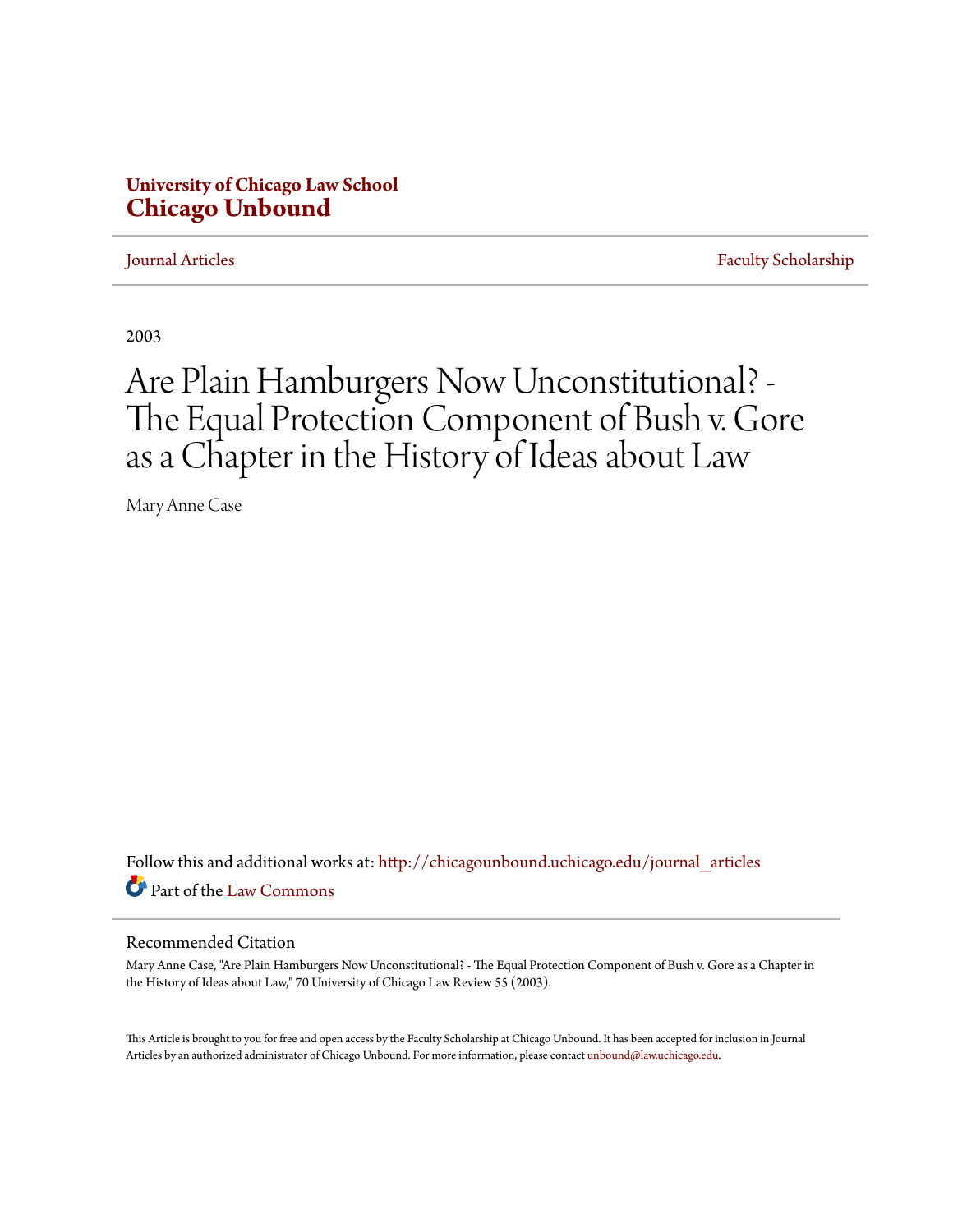# Are Plain Hamburgers Now Unconstitutional? The Equal Protection Component of Bush v Gore as a Chapter in the History of Ideas about Law

Mary Anne Case t

 In this Essay, I am going to try to do what many distinguished legal scholars have said cannot and should not be done. I am going to take the equal protection holding in Bush v Gore' seriously. My project is loosely akin to intellectual history: I hope to show that much in the Court's opin ion is indeed "reconcilable with the general jurisprudential commitments of the Justices," for better or for worse.<sup>3</sup> This seems an appropriate enter prise for a second generation of scholarship on the decision, after some of the shouting has died down. Although most of the first generation of scholarly works that addressed the subject stressed how out of tune the decision was with the commitments of the justices who made it, $^*$  a few identified increasingly familiar leitmotifs.<sup>5</sup> Among those I, too, shall stress

 $\frac{1}{2}$  531 US 98 (2000).

 2 Michael J. Klarman, Bush v. Gore Through the Lens of Constitutional History, 89 Cal L Rev 1721, 1734 (2001). I shall seek such reconciliation at a jurisprudential, not a narrowly doctrinal,level. Certain ideas are in the air or part of the spirit of the times, apart from their articulation by the exact same justices in their majority opinion in a case in a direct precedential line leading to or from Bush v Gore.

 $3$  My project is different than arguing that the equal protection holding is sensible, that it will in fact be extended to future cases, or even that it was reached in good faith. An analogy may help clarify this point: Let us suppose that the Supreme Court had determined a winner in Bush  $\vee$  Gore, not by constitutional adjudication, but by divination, as the ancients often claimed to select leaders. In that case, it might be noteworthy whether the decision was framed by reference to astrology rather than palmistry or the reading of entrails, although it is possible to choose any of these tech niques in good or bad faith, to apply any one well or badly by its own terms, and to make a choice of technique consistent with or divergent from one's usual choices. See Saul Lieberman, quoted in Cyn thia Ozick, The Heretic: The Mythic Passions of Gershom Scholem, New Yorker 143, 145 (Sept 2, 2002) ("Nonsense is nonsense, but the history of nonsense is scholarship.").

 4 An exception was their tendency to arrogate all decisionmaking power to themselves and mistrust other constitutional actors, which commentators frequently noted.

Those who have undertaken such an analysis in the most depth have concentrated on cases involving voting rights and related issues of democracy. See, for example, Pamela S. Karlan, Nothing Personal: The Evolution of the Newest Equal Protection from Shaw v. Reno to Bush v. Gore, 79 NC L Rev 1345 (2001) (situating the case in a line emphasizing "structural" equal protection); Richard H. Pildes. Democracy and Disorder. 68 U Chi L Rev 695 (2001) (seeing the case as consonant with the

t Arnold I. Shure Professor of Law,The University of Chicago Law School.A version of this Essay was delivered to Chicago Law School alums under the title Looking at the Supreme Court Term Through Bush v Gore Tinted Lenses in October 2001. I am grateful to Philip Hamburger, Pam Karlan,Tracey Meares, Geof Stone, David Strauss, Cass Sunstein, and Lisa Van Alstyne for comments on drafts; to Al Alschuler, Frank Easterbrook, Jack Goldsmith, John Harrison, Dennis Hutchinson, Julie Roin, and David Weisbach for helpful conversations; and to Virginia Kim for research assis tance.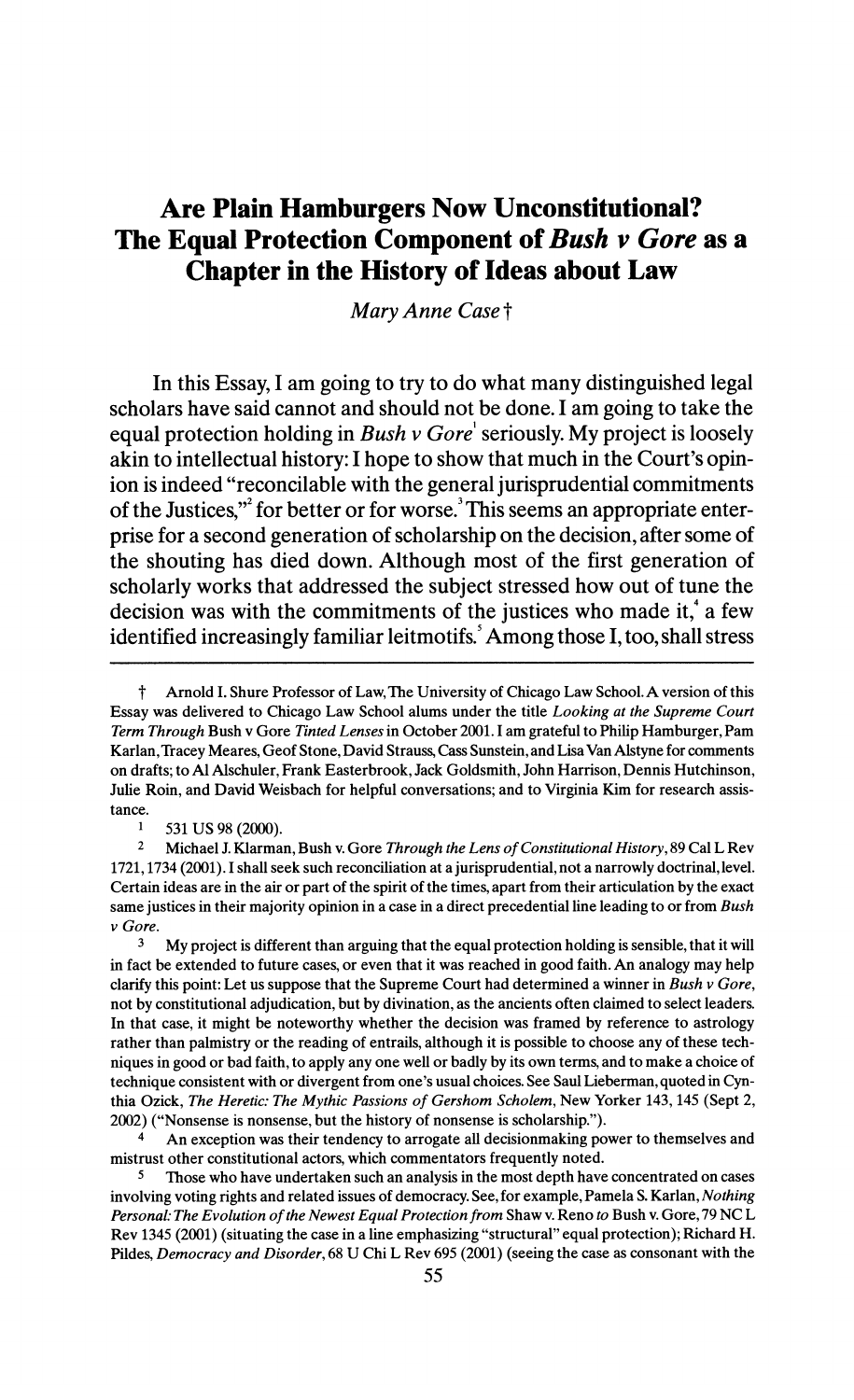are commitments to rules over standards, theoretical abstractions over messy realities, "surface appearance" over what lies beneath, and uniformity over diversity.

At a high level of abstraction, Bush  $\nu$  Gore holds that standards must be reduced to rules. Several things are of note here. First, from the per spective of the history of ideas about law, this is a recurring proposition. at one extreme in the arc of a pendulum that has been swinging for centu ries between the forms of action and the Chancellor's foot.<sup>7</sup> The most recent full arc of this pendulum on the Court extends from Bush  $\nu$  Gore back to the Burger Court's concern with irrebuttable presumptions. For a time in the early 1970s, across a wide spectrum of subjects from voting rights<sup>\*</sup> to sex and gender,<sup>\*</sup> a Court majority took a position diametrically opposite to the Bush  $\nu$  Gore majority, repeatedly holding, in effect, that the Constitution required rules to be relaxed into standards."' Had the majority that decided Vlandis v Kline," or Cleveland Board of Education  $v$  La Fleur<sup>12</sup> been faced with the Florida election laws, they not only would have seen no difficulty with an "intent of the voter" standard, they would likely have found objectionable any attempt, through rigid and arguably overbroad uniform rules, to preclude an individualized assessment of voter intent. From the moment of his appointment to the Court, however, Justice Rehnquist set his face against his brethren's insistence on turning rules into standards. While his brethren saw dangerous arbitrariness in unbending rules, Rehnquist's vision of equal protection and due process focused on the dangers of individualized discretion. He was finally able to turn his dissenting views into a majority opinion in Weinberger v Salfi, $3$ the case that definitively swung the pendulum back in the direction of

Court's previously revealed distaste for the messy disorder of democracy).

<sup>&</sup>lt;sup>6</sup> Laurence H. Tribe, ero G. v hsuB: Through the Looking Glass, in Bruce Ackerman, ed, Bush v. Gore: The Question of Legitimacy 39,46 (Yale 2002).

Longtime University of Chicago law professor Kenneth Culp Davis was one of those who tracked the pendulum as it swung, in his view, too far in the direction of discretion. See generally Kenneth Culp Davis, Discretionary Justice (Louisiana State 1971).

See, for example, Carrington v Rash, 380 US 89, 96 (1965) (holding unconstitutional a con clusive presumption that soldiers were not bona fide residents of the town in which they were sta tioned).

See, for example, *Stanley v Illinois*, 405 US 645, 658 (1972) (mandating individualized determination of a nonmarital father's fitness as a parent).

<sup>&</sup>lt;sup>10</sup> I have discussed at length the relationship between this Burger Court tendency and the development of modern constitutional sex discrimination law in Mary Anne Case, "The Very Stereotype the Law Condemns": Constitutional Sex Discrimination Law as a Quest for Perfect Proxies, 85 Cornell L Rev 1447, 1466–69 (2000).

 <sup>11 412</sup> US 441,452(1973) (mandating an individualized assessment of an incoming student's in tent to become a state resident).

 <sup>12 414</sup> US 632,643 (1974) (striking down uniform cutoff dates for pregnant teachers to leave the classroom).

 <sup>13 422</sup> US 749,771-83 (1975) (upholding a bright-line rule for conferring survivor's benefits).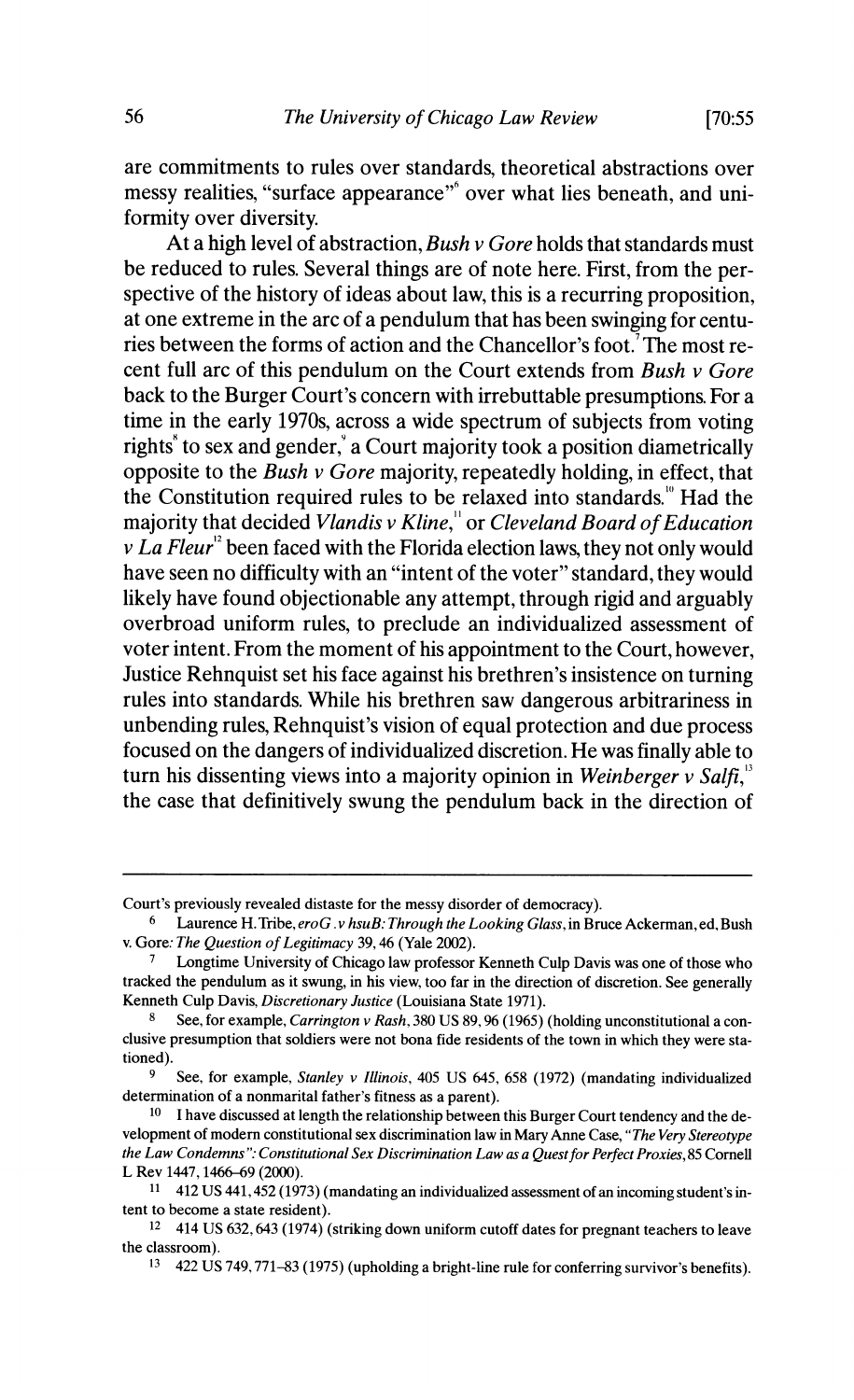rules, a direction in which it kept swinging until the arc reached a peak in Bush v Gore.

 Justice Scalia is perhaps most famous for his insistence on "the Rule of Law as a Law of Rules." 14 But, given that Rehnquist for decades has ar gued that a "preference for 'individualized determination[]' is in the last analysis nothing less than an attack upon the very notion of lawmaking."<sup>5</sup> his willingness to join the Bush majority in insisting on "specific rules designed to ensure uniform treatment" is, like Scalia's, consistent with at least some of his longstanding jurisprudential commitments.<sup>16</sup>

 Indeed, as commentators have observed, a repudiation of standards in favor of rules has been a hallmark of the Rehnquist Court in statutory, as well as constitutional, cases. Thus, for example, Alan Schwartz has noted in the Court's bankruptcy cases what can be seen as well in Bush  $\nu$  Gore, to wit, that, even when the text of a statute "is intended to confer on administrators a large discretion, ... [t]he Court ... exhibits a strong tendency to transmute ... standards into bright line rules that maximally confine  $\lceil$  discretion."<sup>'</sup> To "advance the rule of law virtues of certainty and predictability," the Court refuses to "construe statutory standards as standards."<sup>18</sup>

 Even Justices Souter and Breyer, who agreed with the majority that Florida's recount had equal protection problems despite strong dis agreement on remedy, each has some history of exhibiting "preference for categorical treatment""9 over "standards requiring sensitive, case-by-case determinations."<sup>20</sup> In *Atwater v Lago Vista*,<sup>21</sup> argued within a week of Bush, Souter's majority opinion concededly valued the "clarity and sim-

 <sup>14</sup> In his article of that title at 56 U Chi L Rev 1175,1176 (1989), Scalia presages the Bush ma jority when he argues "[s]tatutes that are seen as establishing rules of inadequate clarity or precision are ... ,on that account,... in the extreme, unconstitutional."

 <sup>15</sup> Cleveland Board of Education, 414 US at 660 (Rehnquist dissenting). See also Scalia, 56 U Chi L Rev at 1176 (cited in note 14) (repudiating "one image of how justice is done-one case at a time, taking into account all the circumstances").

<sup>&</sup>lt;sup>16</sup> See, for example, Mark Tushnet, *Renormalizing* Bush v. Gore: An Anticipatory Intellectual History, 90 Georgetown L J 113, 123 (2001) (noting that Rehnquist wrote the opinion in Allegheny Pittsburgh Coal Co v County Commission, 488 US 336 (1989), involving arbitrary and "widely varying assessments of property currently worth essentially the same amount").

 <sup>17</sup> See Alan Schwartz, The New Textualism and the Rule of Law Subtext in the Supreme Court's Bankruptcy Jurisprudence, 45 NY L Sch L Rev 149,154,185 (2001) (direct quotes are taken from ab stract in SSRN, online at http://ssrn.com/id=271817).

 $18$  Id at 152–53. To say that the Rehnquist Court values rules and wishes to constrain discretion does not mean its members agree on how best to do this. Consider, for example, US Airways, Inc v Barnett, 122 S Ct 1516 (2002), in which the Breyer majority, O'Connor concurrence, and Scalia's dis sent each elevated the value of "fair, uniform treatment," id at 1524,1526-28, 1531-32,but took a dif ferent view of how best to attain it.

<sup>19</sup> Atwater v Lago Vista, 532 US 318, 326–27 (2001) (Souter) (upholding the custodial arrest and imprisonment of a mother for violating a seatbelt law, a misdemeanor with a maximum penalty of fifty dollars).

 <sup>20</sup> Id at 347.

 <sup>21 532</sup> US 318 (2001).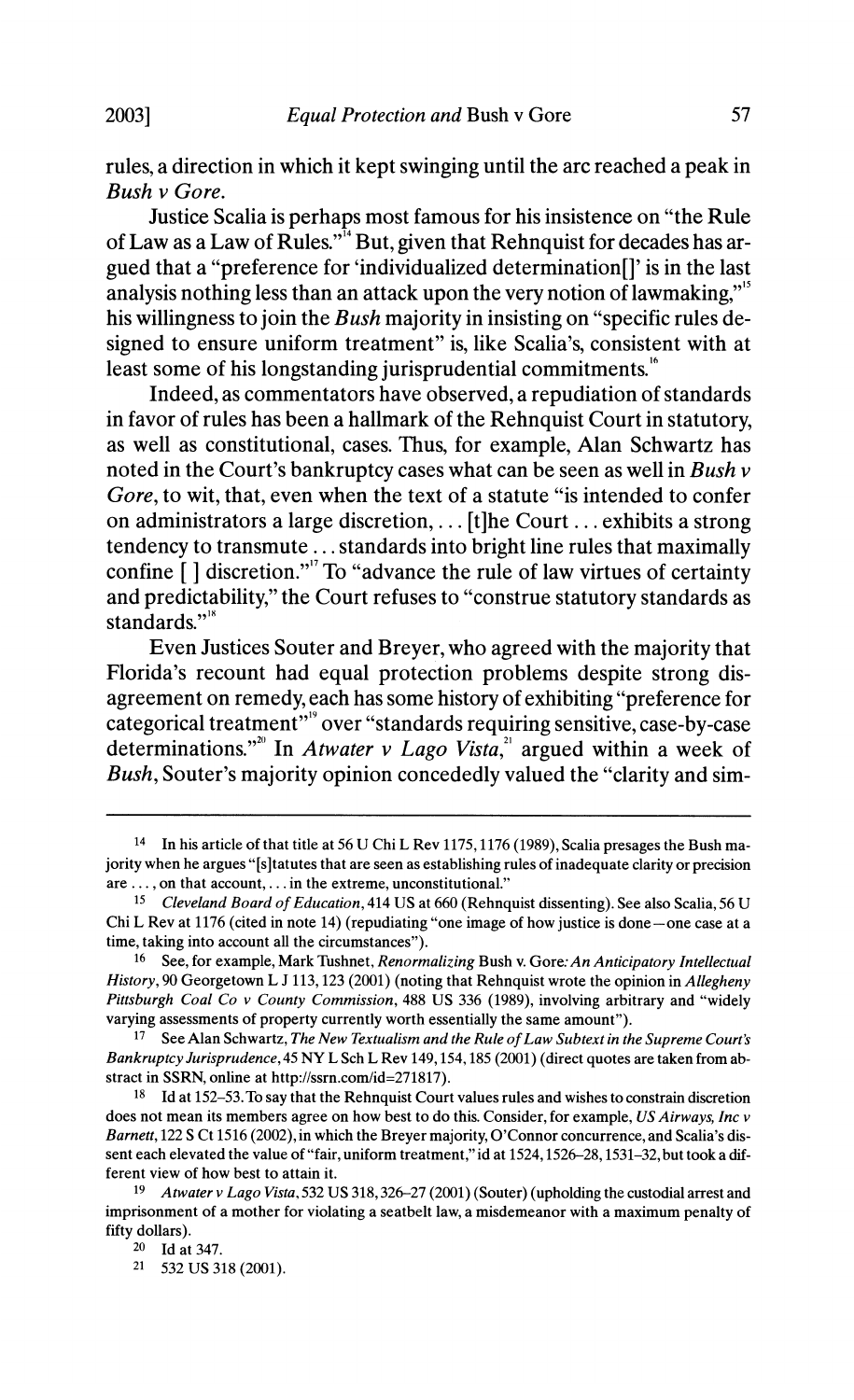plicity" of "readily administrable rules" over justice in the individual case.<sup> $\dot{2}$ </sup> Before joining the Court, Breyer was "the guiding force"<sup> $2$ </sup> behind an enterprise whose vision of equality in the uniformity of rules has much in common with Bush  $\nu$  Gore's—the current incarnation of the Federal Sentencing Guidelines.<sup>4</sup>

 Shortly before it held the Florida vote recount unconstitutional be cause it gave officials too much unfettered discretion, the Court did the same for the Chicago Gang Loitering Ordinance.<sup>25</sup> In their concurrences, both Justices O'Connor and Breyer stressed the constitutional difficulties with a law's failure to provide "sufficient minimal standards to guide law enforcement officers."<sup>26</sup> Both Justices O'Connor and Breyer had previ ously expressed great concern with the "arbitrary results" that can follow from an absence of "meaningful standards" to "constrain [] discretion" in the punitive damages context.<sup>27</sup> The belief that such standards could have

23 Kate Stith and José A. Cabranes, Fear of Judging 58 (Chicago 1998).<br>24 Both enterprises starting with what seemed like arbitrary and uniu

 By largely eliminating . .. the power of any individual to consider the circumstances of the crime and of the defendant in their entirety. .. the Guidelines threaten to transform ... sen tencing into a puppet theater in which defendants are not persons, but *kinds* of persons abstract entities to be defined by a chart, their concrete existence systematically ignored and thus nullified.

with Tribe, ero G. v hsuB: Through the Looking Glass at 44 (cited in note 6) (decrying the "illusion of a technical 'fix' ... [by] justices who acted as though machine-like algorithms could workably replace human judgment"). In each case, it may be a question of picking your poison. Is it more disturbing when the appearance of disparate, even arbitrary, treatment covers the reality of more uniform treatment once all not immediately visible factors are taken into account, or alternatively, when an appearance of uniform treatment masks the reality of arbitrary, disparate treatment?<br>
<sup>25</sup> Of course this sort of criminal ordinance is a much more usual site of worry of

 25 Of course, this sort of criminal ordinance is a much more usual site of worry over excess dis cretion.

<sup>26</sup> Chicago v Morales, 527 US 41, 65–66 (1999) (O'Connor concurring); id at 72 (Breyer concur ring). Ironically, Scalia, in dissent, criticizes precisely this attitude on the part of his brethren in terms familiar from criticisms of Bush  $\nu$  Gore:

As far as appears from Justice O'Connor's and Justice Breyer's opinions, no [] officer may issue any order ... unless the standards for the issuance of that order are precise. No modern urban society ... could function under such a rule.... [E]ven if it were possible to list in an ordinance all of the reasons that are known, many are simply unpredictable.

 Id at 87. See also Richard Friedman, Trying to Make Peace with Bush v. Gore, 29 Fla St U L Rev 811, 828 (2001) ("Even on the face of a single ballot, there is an infinite range, across several dimensions, of evidence bearing on the intent of the voter.").

<sup>27</sup> See, for example, *Pacific Mutual Life v Haslip*, 499 US 1, 43 (1991) (O'Connor dissenting) ("[S]uch instructions are so fraught with uncertainty that they defy rational implementation. Instead, they encourage inconsistent and unpredictable results.... I see a strong need to provide juries with standards to constrain their discretion.... The Constitution requires as much."); BMW of North

 <sup>22</sup> Acknowledging Atwater had suffered "pointless indignity and confinement" and "gratuitous humiliation," Souter admitted that "if we were to derive a rule exclusively to address the uncontested facts of this case, Atwater might well prevail." Id at 321, 346.

Both enterprises, starting with what seemed like arbitrary and unjustifiable variations in judging, focused on the need to eliminate apparent disparities and impose greater uniformity by rule, but were subject to the criticism that they sought to reduce to rigid formulae events not fairly capa ble of such mechanical reduction. Compare Stith and Cabranes, Fear of Judging 58,84 (cited in note 23):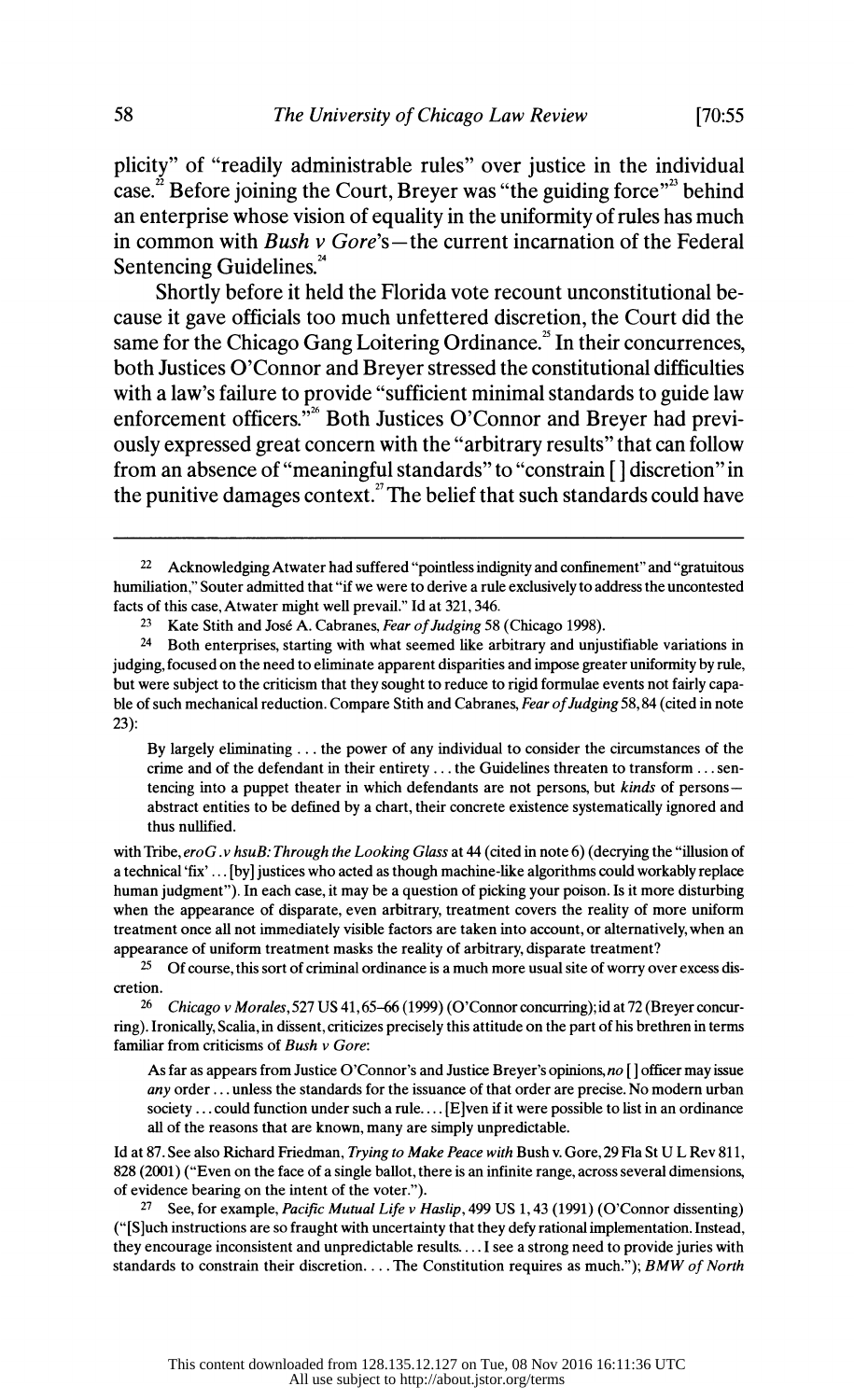been, but were not, articulated for the counting of votes in Florida was central to the Bush per curiam equal protection holding.

 If I were to identify a single decisive moment in the oral argument of Bush  $\nu$  Gore, it would be the moment when Justice Kennedy, putative au thor of the per curiam opinion, asked David Boies "from the standpoint of [the] equal protection clause, could each county give their own inter pretation to what intent means, so long as they are in good faith and with some reasonable basis finding intent? ... Could that vary from county to county?"<sup>8</sup> Boies, the consummate practitioner, whose view is from the trenches, responded by acknowledging what for him is an obvious reality of his experience:

 I think it can vary from individual to individual.... I think on the margin, on the margin, . . . whenever you are interpreting intent, whether it is in the criminal law, an administrative practice, whether it is in local government, whenever somebody is coming to govern ment.... I think there are a lot of times in the law in which there can be those variations from jury to jury, from public official to public official.

 If the tone of Boies's answer can be summarized by the colloquial, "Well, duh!", the tone of Kennedy's reaction harks back to an earlier catch phrase: "I'm shocked, shocked to find that gambling is going on here." Unlike the cynical and corrupt French police officer in Casablanca with whom the line originated, however, Justice Kennedy actually sounded shocked.<sup>30</sup> "But here you have something objective." Kennedy insisted:

 You are not just reading a person's mind. You are looking at a piece of paper, and the supreme courts in the states of South Dakota and

America v Gore, 517 US 559, 587-88 (1996) (Breyer concurring, joined by O'Connor and Souter) ("Requiring the application of law, rather than a decisionmaker's caprice ... helps to assure the uni form general treatment of similarly situated persons that is the essence of law itself... .The standards the Alabama courts applied here are vague and open ended to the point where they risk arbitrary re sults.").

<sup>&</sup>lt;sup>28</sup> Transcript of Oral Argument, *Bush v Gore*, No 00-949, 49-50 (Dec 11, 2000), online at http://www.supremecourtus.gov/florida.html (visited Dec 2,2002). Kenneth Starr also identifies this exchange as decisive. See Kenneth Starr, First Among Equals: The Supreme Court in American Life 275-76 (Warner 2002).

<sup>&</sup>lt;sup>29</sup> Transcript of Oral Argument, Bush v Gore, No 00-949, 50-52 (cited in note 28) (internal interjections omitted).

<sup>&</sup>lt;sup>30</sup> The line, of course, is from the movie *Casablanca* (Warner Brothers 1942), and the parallel to Bush v Gore can be extended. Like the Bush v Gore majority, the officer faced a scene of political disorder, with French and Germans, rather than Democrats and Republicans, competing noisily. Asked to shut down the scene by the numerically weaker but politically more powerful Germans, the officer originally demurs saying he "has no excuse to" do so.Told to "[f]ind one," he complies, declar ing, "This cafe is closed until further notice." When asked by the proprietor, "How can you close me up? On what grounds?" the officer responds with the line quoted in the text, just as a cafe employee hands him his winnings from the gambling table.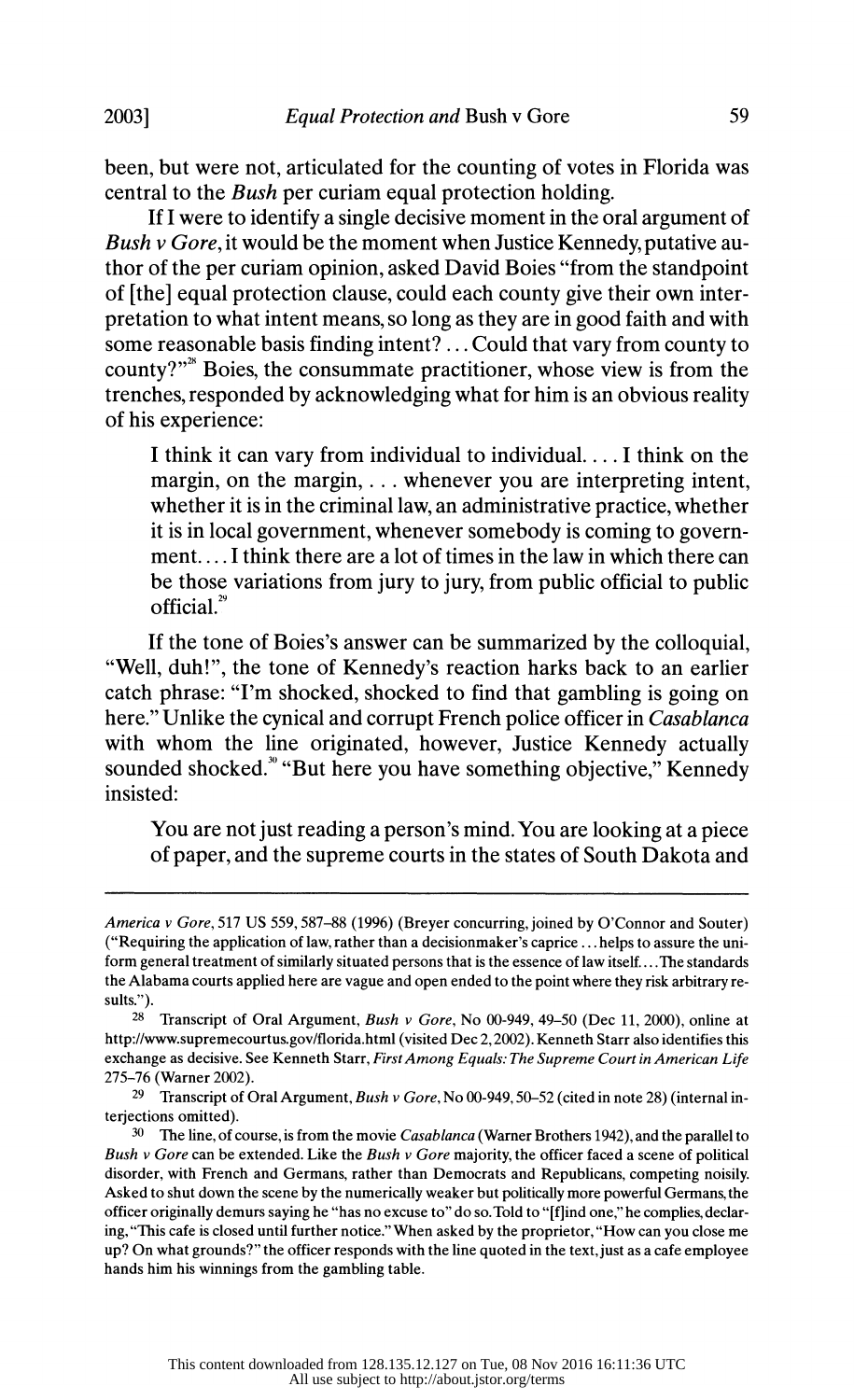the other cases have told us that you will count this hanging by two corners or one corner, this is susceptible of a uniform standard, and yet you say it can vary from table to table within the same county.<sup>31</sup>

 A cynical observer, who views the Court as no more naive than Casablanca's police, might claim that the precedent most directly relevant to Bush is the census enumeration case.<sup>32</sup> The same majority that decided for Bush decided that case, also knowing that the decision it reached would advantage the Republican party over Democrats.<sup>33</sup> The cases both involved a conflict over concepts of accuracy in tallying. Some have sug gested that the political character of both decisions is evidenced by a re-  $\overline{\mathbf{v}}$  versal of arguments by all sides in the two cases.<sup>34</sup> But I actually see the approach of the majority as consistent in the two cases -in each case it opted for the superficial appearance of precision- after all, what can be less manipulable, less fuzzy than "actual enumeration" or more precise and accurate than a machine recount? Yet imprecision lurked beneath the surface in both cases.<sup>35</sup> Included in the count the Court accepted was data that suffered from exactly the same problems as that rejected in both the Florida election<sup>36</sup> and the census.<sup>37</sup>

<sup>33</sup> This is because it is predictably more likely to be voters in Democratic groups, such as "rent ers, residents of large cities, and racial minorities," Nathaniel Persily, Book Review, The Right to Be Counted, 53 Stan L Rev 1077, 1081 (2001), who are most susceptible to undercount in an enumera tion but to inclusion through statistical sampling. Note that, as with the continued counting of votes under a broad standard of voter intent in Florida, the advantage to Democrats and corresponding loss to Republicans can only be the subject of an educated guess, not a certainty, at the time the Court decides. And, in both cases, the effect of the Court's decision is to cut off a full comparison of the workings of the two methods. Note also that in both cases those less likely to be counted are more likely to be poor, racial minorities, or immigrants.

 34 See id at 1077 (seeing both cases as "pitting humans against machines" and claiming that "consistency of argument ... took a back seat to the logic needed to win" with "[t]hose who argued against a manual recount of ballots usually demand[ing] that only manual methods" be used for the census and vice versa). But see Tushnet, 90 Georgetown L J at 117 (cited in note 16) (noting the simi larity of lineup but claiming the two cases "clearly raised legal questions that had nothing whatever to do with each other").

 $35$  Fortunately, the census could provide what Florida could not  $-a$  remedy for the worst of the undercounting: "Republican lawmakers sought to counter the charge that their opposition to adjust ment reflected their resignation to the differential undercount and an inaccurate census. ... Republi cans adopted a 'roll up your sleeves' approach,' which translated into an additional billion dollars ... to make the headcount more accurate." Persily, 53 Stan L Rev at 1097 (cited in note 33).

<sup>36</sup> Consider, for example, the Rehnquist concurrence's assertion that there is "no basis for read ing the Florida statutes as requiring the counting of improperly marked ballots" Bush, 531 US at 120. Even assuming, arguendo, that were true, this shouldn't solve the majority's equal protection prob lem, but rather further complicate it. It is clear that at least some improperly marked ballots were in cluded in the existing tally. Remember the many imperfectly marked absentee ballots counted for Bush? Combining the majority's rigid "treat like ballots alike" model with the Rehnquist view of voter error, the reviewing court, instead of searching for yet more valid ballots among the imperfectly marked, would need to undertake the perhaps equally massive task of throwing out all those ballots

<sup>&</sup>lt;sup>31</sup> Transcript of Oral Argument, *Bush v Gore*, No 00-949, 50 (cited in note 28).<br><sup>32</sup> Department of Commerce y House of Representatives 525 US 316 335–43 (19)

 <sup>32</sup> Department of Commerce v House of Representatives, 525 US 316,335-43 (1999) (interpret ing the statute at issue to prohibit statistical sampling for use in calculating the population for appor tionment purposes).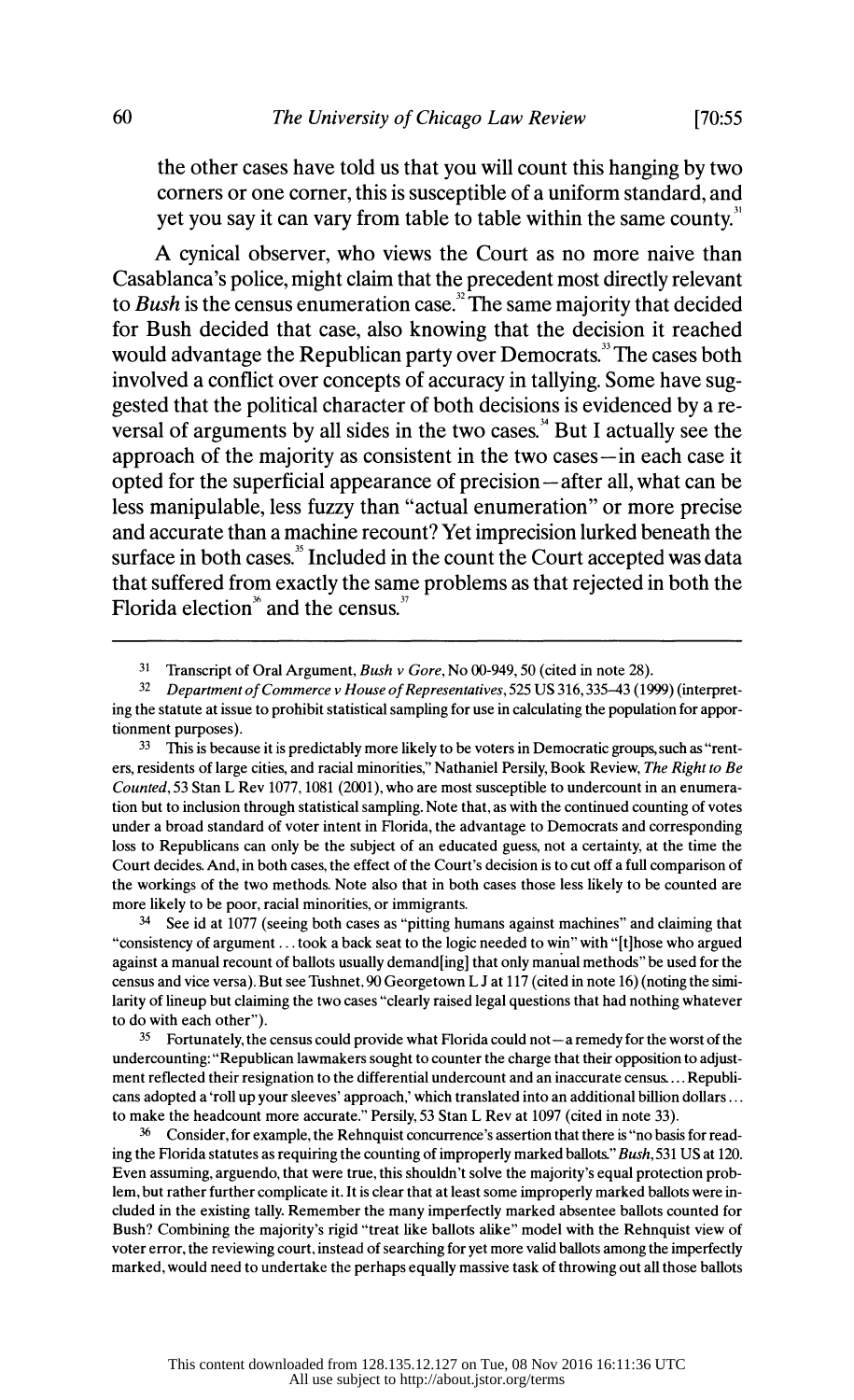A non-cynical observer, assuming Justice Kennedy was indeed sin cere in his shock, might see even more frightening implications. Among these are, as Linda Greenhouse has observed, that on the Rehnquist Court, "something vital has been lost  $-a$  framework for seeing the world in all its gritty reality from inside the marble cocoon."<sup>\*</sup> There are several related dangers to this cocooned perspective. The first is simply the ap parent lack of awareness of just how thoroughly, in the words of Justice Ginsburg's Bush dissent, "we live an imperfect world." $\mathcal{S}$  As Boies, to gether with Ginsburg and Stevens (the only two Justices not to find equal protection problems with the Florida recount), realized all too clearly, there were, indeed "a lot of times in the law in which there can be those variations."<sup>\*</sup> To hold each such variation an equal protection violation would be paralyzing; to focus on the relatively trivial deviations in count ing standards and ignore much larger disparities is, as the Bush dissenters point out, to worsen inequality under the guise of curing it.<sup>41</sup>

 The second danger is the Court's susceptibility to the illusion that by intervening it can achieve greater perfection. In the case of Bush  $\gamma$  Gore, examining this illusion begins with the empirical question of whether the standard of voter intent can fruitfully be reduced to uniform rules. The majority finds that "the formulation of uniform rules  $\dots$  is practicable."<sup>42</sup> Well, yes, it almost always is, $4$  but practicable does not mean fair, $4$  or, in

 $38$  Linda Greenhouse, Ideas & Trends: Impolitic; The Separation of Justice and State, NY Times ? 4 at 1 (July 1,2001) (criticizing justices for "blithely assum[ing]" that defending the Paula Jones suit "would not be a burden for" Clinton).

- 40 Transcript of Oral Argument, Bush v Gore, No 00-949, 52 (cited in note 28).
- 41 See, for example, 531 US at 145-46 (Breyer dissenting).
- 42 Id at 106 (majority).

44 As Richard Friedman (a specialist, it should be noted, in the law of evidence) put it in Trying to Make Peace with Bush v. Gore, 29 Fla St U L Rev at 828 (cited in note 26):

 Certainly uniform rules could be developed, but they would not necessarily be very good rules for determining a voter's intent.... Any simple rule by definition will exclude relevant informa tion from the inquiry and so inevitably lead to inaccurate determinations. Any complex rule will inevitably lead to variations in application, even if one entity makes all the decisions; ask any-

that, though defective, were counted anyway. The fact that the Rehnquist concurrence does not de mand this resonates with its joiners' view of merit in affirmative action cases—anyone who managed to slip through already, regardless of whether he actually punched his ticket correctly, is by virtue of little more than that alone, innocent, meritorious, and worthy of protection.Anyone who hasn't is out of luck, even if the reason is, for example, inferior resources in poor neighborhoods. See Spencer Overton, A Place at the Table: Bush v. Gore Through the Lens of Race, 29 Fla St U L Rev 469,472 (2001) (criticizing the Court's "merit-based vision" of voting).

<sup>&</sup>lt;sup>37</sup> See *Department of Commerce*, 525 US at 363 (Stevens dissenting) (noting various forms of sampling already necessarily used in enumeration).

 <sup>39 531</sup> US at 143.

 <sup>43</sup> For example, "off with their heads," is a rule, but not one well suited to the demands of the Constitution. That the arbitrariness of uniform rules has dangers equal and opposite to the arbitrari ness of individualized discretion became clear in the Court's death penalty jurisprudence as it oscil lated from fears of standardless discretion in Furman  $\nu$  Georgia, 408 US 238 (1972) to fears in later cases, such as *Lockett v Ohio*, 438 US 586 (1978), of rules too rigid to allow all appropriate mitigating factors to be taken into account.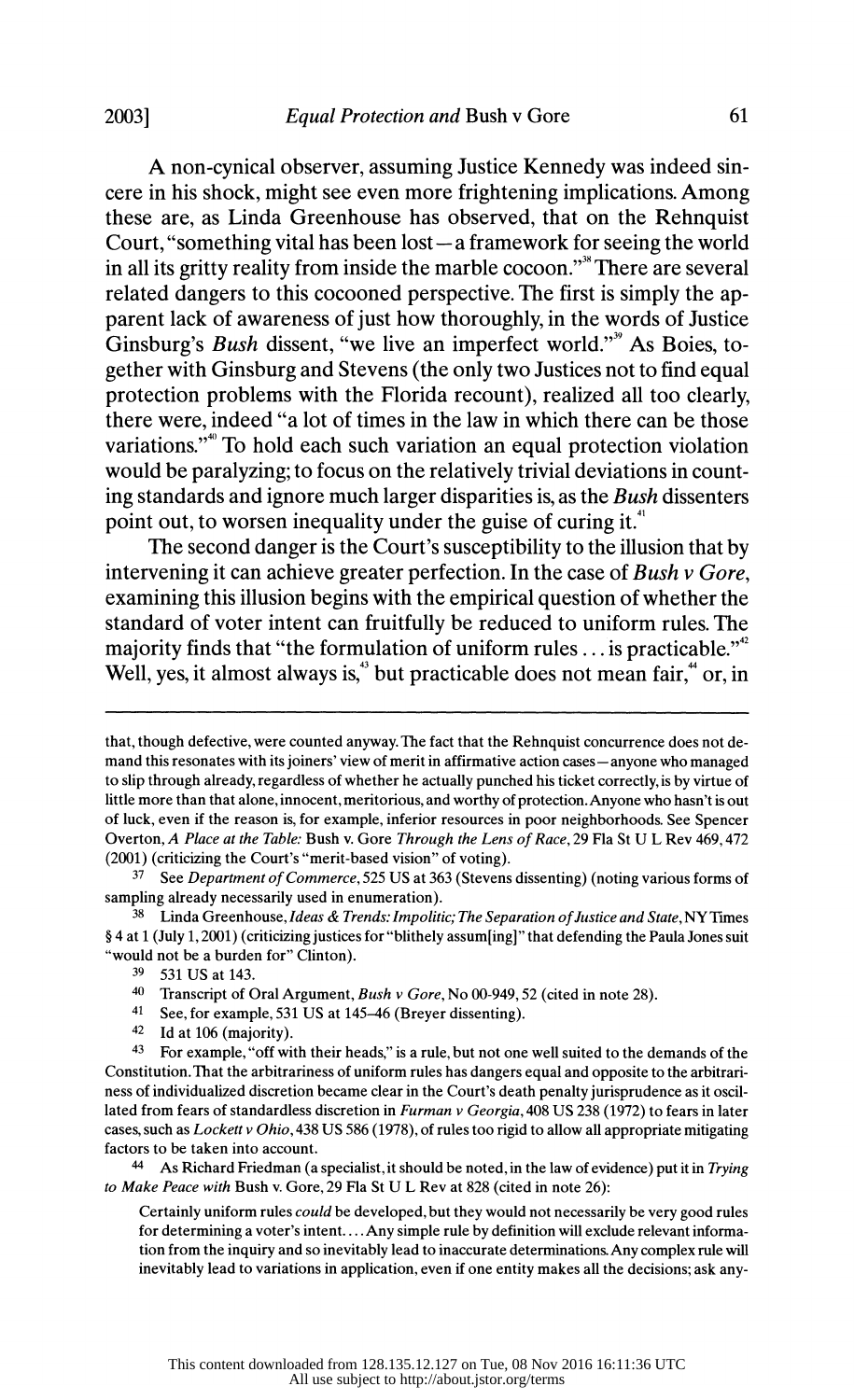anything but the most formalistic sense,<sup>45</sup> offering the equal protection of the law to persons." Nevertheless, a willingness to, as Pam Karlan puts it, "achiev[e] esthetic regularity at significant cost"<sup> $\dot{m}$ </sup> may be another hallmark of the Rehnquist Court.

 Not only has the "Court ... strained at a gnat only to swallow an ele phant"<sup>\*</sup> but also, like the scribes and pharisees, it binds heavy burdens and lays them on others' shoulders.<sup>49</sup> The same Court that faults Florida officials for failing clearly to articulate and consistently to apply a rule of decision has notoriously been unable to formulate such rules itself, par ticularly in those areas Karlan and I have referred to as "the new Re drupping." $\degree$  This raises the paradox that, if Florida's recount is unconstitu tional, so is much of what the Supreme Court itself has done and fails to do.<sup>51</sup> Since the Court is a "[nation]wide court with the power to assure

 47 Karlan, 79 NC L Rev at 1353 (cited in note 5). A concern for the surface appearance of regu larity is not quite the same as a commitment to rules, despite some overlap. Although they are gener ally less insistent on rules than some of their brethren, appearances seem to matter most to Justices Kennedy and O'Connor, the Justices most closely associated with the Bush v Gore per curiam equal protection holding. Particularly in both her Establishment Clause and her reapportionment jurispru dence, O'Connor has repeatedly and explicitly insisted that "perceptions" and "appearances do mat ter." See, for example, *Shaw v Reno*, 509 US 630, 647 (1993). For further discussion, see Mary Anne Case, Lessons for the Future of Affirmative Action from the Past of the Religion Clauses, 2000 S Ct Rev 325, 354. Justice Kennedy's concern for the constitutional dimensions of appearances comes through, for example, in his dissent in *Stenberg v Carhart*, the partial birth abortion case, where he stresses the state's interest, even in cases where some form of abortion will in any event take place, in banning a form of abortion that, because of its "stronger resemblance to infanticide ... presents a greater risk of disrespect for life." 530 US 914,963 (2000).

48 Karlan, 79 NC L Rev at 1365 (cited in note 5).<br>49 See Matthew 23:4

See Matthew 23:4.

 $50$  See, for example, Mary Anne Case, Lessons for the Future of Affirmative Action from the Past of the Religion Clauses, 2000 S Ct Rev at 353-54 n 114 (cited in note 47) (describing the Court's "par ticularistic examination of individual cases in [ ] area[s] for which it has been unable to articulate a workable test of general applicability," including Establishment Clause cases involving use of public property for religious holiday displays and the *Shaw v Reno* line of voting rights cases). For an explanation of the origin of the term "Redrupping" see note 54.

The argument I make here is not undercut by the Bush majority's explicit statement that its "consideration is limited to the present circumstances," 531 US at 109, because the particular charac teristics of those "circumstances" explicitly enumerated by the Court, namely a "court with the power to assure uniformity ... order[ing] a [ ] remedy" without assuring compliance with "the rudimentary requirements of equal treatment" are precisely what I am focusing on here.

body who has to perform a recurring task of any complexity, such as calling balls and strikes throughout a baseball game.

<sup>&</sup>lt;sup>45</sup> This may be enough for some members of the *Bush* majority. In *Law of Rules*, Scalia uses the example of a parent making rules for children's television viewing to stress that what matters is that all get treated alike in an immediately observable way, not the reason for such treatment or the relevant differences among those affected by the rule. See 56 U Chi L Rev at 1177 (cited in note 14). But children, like voters, differ in respects relevant to the application of rules governing them.While it may be simpler to impose superficial uniformity, it should matter whether the child allowed to "watch television when the others do not" is older or younger, whether the program is of special in terest or importance to him or her, whether s/he has completed all chores and homework first, etc.

<sup>46</sup> Compare Reynolds v Sims, 377 US 533, 580 (1964) ("Again, people, not land or trees or pastures, vote.").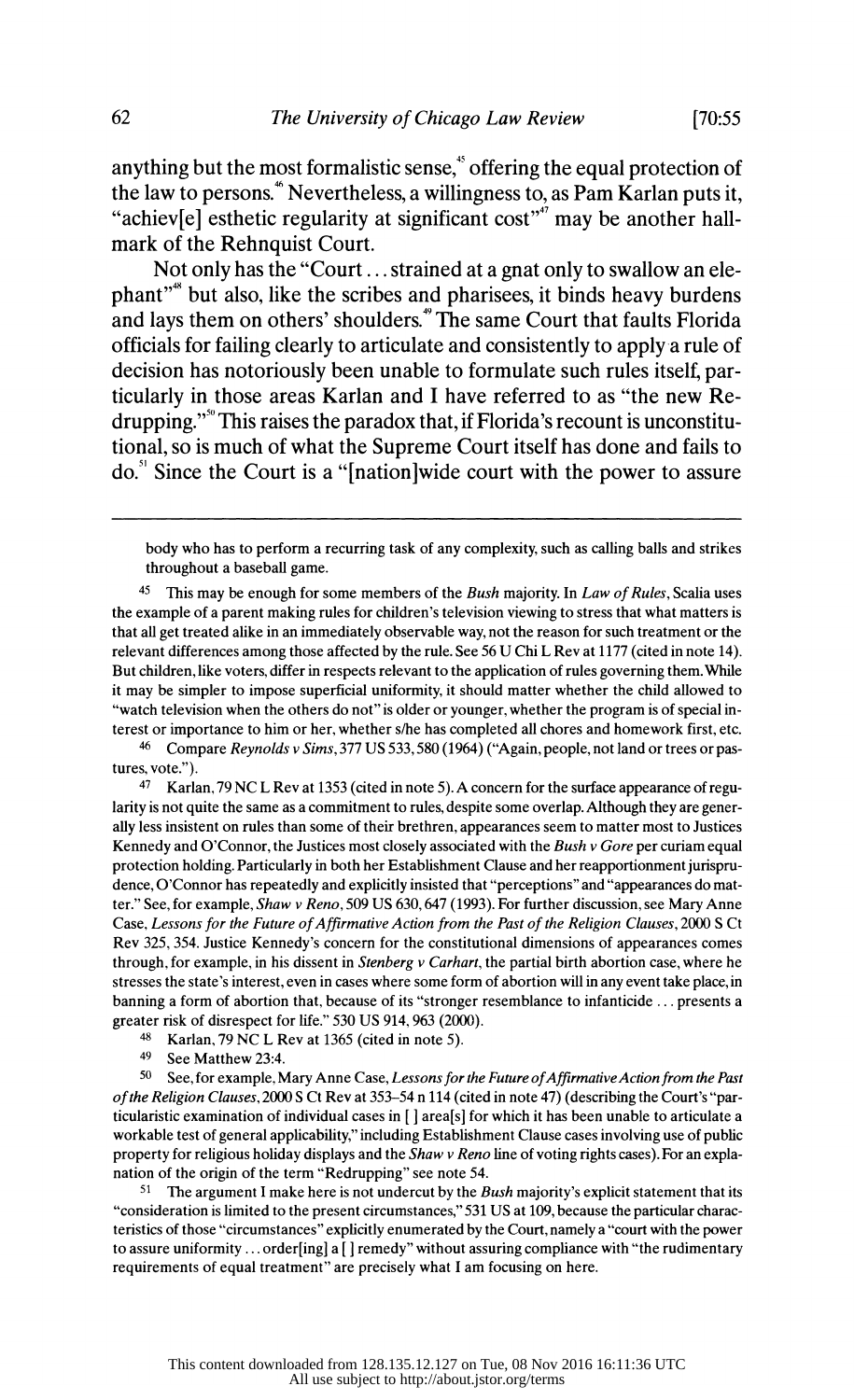uniformity" and since it frequently these days "orders a [nationlwide [remedy] with minimal procedural safeguards," is every failure to grant certiorari now a potential equal protection violation, at least where fun damental rights are at stake? Is a conflict in the circuits now unconstitu tional? What assurance have we that "the rudimentary requirements of equal treatment and fundamental fairness are satisfied" in that vast bulk of Rehnquist Court cases in which a court majority shows itself unwilling or unable to articulate standards that bind its discretion or that of lower courts?

 As an example of the application of impermissible arbitrariness, the Bush majority cites a Dade monitor who testified to having "observed that three members of the county canvassing board applied different standards in defining a legal vote." $\frac{1}{2}$  But the three members of the board each examined all disputed ballots and voted on them,<sup>33</sup> so, assuming, as the majority appears to, that the board's votes were cast in good faith, the fact that each member applied his or her own standard does not mean that the results over a range of ballots were at all arbitrary or inconsistent. In the days of Redrupping, $*$  the nine members of the Court did far worse. Each of them applied his own standard of obscenity in viewing a film, and voted, without bothering to articulate reasons. What was at stake was not the validity of a ballot, but the constitutionality of a prison term sometimes up to twenty years. But, like a ballot, an allegedly obscene film or photo is "scratches on an inanimate object, a piece of ... paper.... The factfinder confronts a thing, not a person."<sup>55</sup> In the days of Redrupping, the Court was not "confined by specific rules designed to ensure uniform treatment."<sup>56</sup> Is it today, given the multitude of cases in which, judging by the proliferation of concurrences, "members of the [Court] appl[y] differ ent standards in defining" the law? $57$ 

Just as with the irrebuttable presumption cases, so with Bush  $\nu$  Gore, to take the holding seriously "would turn the doctrine ... into a virtual engine of destruction for countless legislative judgments which have heretofore been thought wholly consistent with the Fifth and Fourteenth

 <sup>52</sup> Id at 106.

<sup>53</sup> See, for example, Lynne H. Rambo, The Lawyers' Role in Selecting the President: A Complete Legal History of the 2000 Election, 8 Tex Wes L Rev 105,208-09 (2002).

<sup>54</sup> Taking its name from Redrup v New York, 386 US 767 (1967), this was the era, from 1967-73, of "per curiam reversals of convictions for the sale or exhibition of materials that at least five mem bers of the Court, applying their separate tests, deemed not to be obscene." Geoffrey R. Stone, et al, Constitutional Law 1169 (Aspen 4th ed 2001).

 <sup>55 531</sup> US at 106. The captions on many obscenity cases made this quite clear, naming no per son, just the inanimate object. See, for example, United States v 12 200-Ft Reels of Super 8MM Film, 413 US 123 (1973); United States v 56 Cartons Containing 19,500 Copies of a Magazine Entitled "Hel lenic Sun", 373 F2d 635 (4th Cir 1967).

 <sup>56</sup> Bush, 531 US at 106.

 <sup>57</sup> Id.